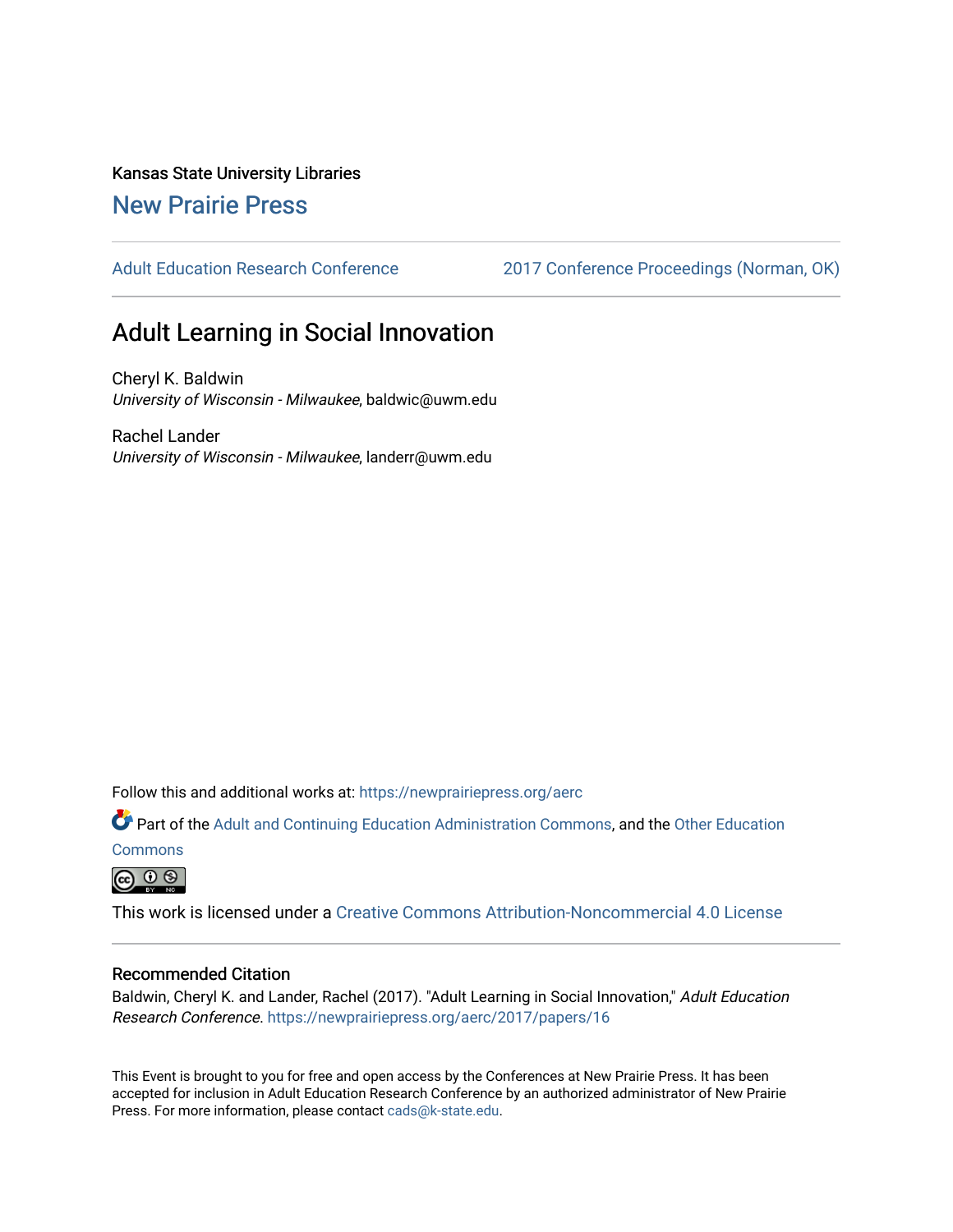# **Adult Learning in Social Innovation**

Cheryl K. Baldwin, PhD and Rachel Lander, PhD

University of Wisconsin-Milwaukee

**Abstract:** Practitioner learning in a social innovation project was expansive in character. However, relationships and broad social values also impacted investment in learning suggesting motives beyond the immediate activity system.

**Keywords**: social innovation, expansive learning, transformative learning

Current social and philanthropic policy for impacting intractable social problems has increasingly directed resources toward cross-sector partnerships for social innovation that create novel, more effective, efficient, and sustainable solutions than traditional programmatic approaches (Cahill, 2010). The social innovation movement is engaging education and social sector agencies in substantive organizational change processes. However, the conceptualization of learning within the social innovation framework has been broad and relatively unsophisticated. For example, Collective Impact (Kania & Kramer, 2011), a popular U.S., social innovation framework conceptualizes program improvement as deriving from practitioners' collectively seeing, learning and doing, with learning broadly defined as shared understanding (Kania & Kramer, 2013). Moreover, the process of learning to improve is often characterized in linear and transmission terms, which poorly aligns with practitioner viewpoints and needs (Engeström & Sannino, 2010). A transmission-oriented and linear model of learning for social innovation contrasts with more dynamic theoretical frameworks of workplace learning (Arygris, 1999; Engeström, 2015; O'Neil & Marsick, 2007; Watkins, Marsick, & Faller, 2012). Yet, workplace learning theories have largely been developed through research in the private sector. Thus, there is a need to explore adult learning and organizational change in the context of urban social innovation.

# **Purpose**

The purpose of this study was to examine individual, project team and organizational learning in an urban social innovation initiative. Data were derived from a multi-year developmental evaluation (Patton, 2011) of a cross-sector, social innovation project designed to improve education outcomes at an underperforming, urban K-8 public school. The following research question guided the study. How does individual, group, and organizational learning develop in a cross-sector collaborative and social innovation partnership?

# **Conceptual Framework**

In the domain of social innovation there are emerging models of partnership such as Collective Impact (Kania & Kramer, 2011) and Developmental Evaluation where individual and organizational learning are key mechanisms of improved program services, but conceptualizations of learning are not well articulated. In Collective Impact (Kania & Kramer,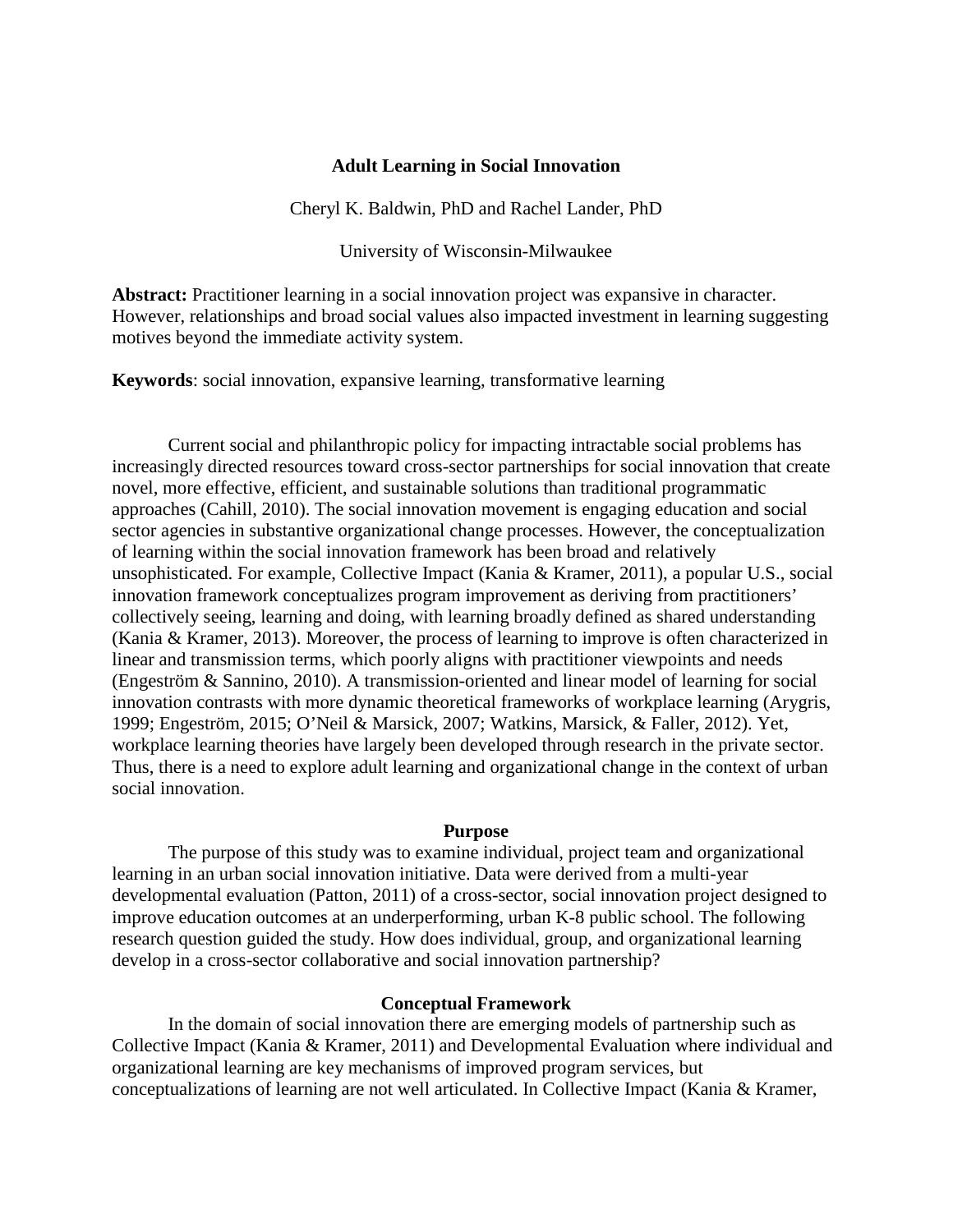2011), shared understanding is an outcome of collaborative groups focusing on five conditions, developing a common agenda, shared measurement systems, mutually reinforcing activities, continuous communication and backbone organizations. However, the Collective Impact (Kanai & Kramer, 2011, 2013) model, fails to address the limits of linear-transmission conceptualizations of learning common in evidence-based approaches to improving professional practices. Rather learning has typically been conceptualized as knowledge transfer from experts to novice practitioners and failure to collaborate or improve programs is generally attributed to practitioners' failure to learn and implement evidence-based practices with fidelity (Engeström & Saninno, 2010; Patton, 2011). That is, the primary learning task to reach shared understanding is to follow the five conditions of collaboration and implement proven practices as prescribed, which assumes that the knowledge needed to innovate is whole, complete and replicable at the start of a project (Engeström & Saninno, 2010; Patton, 2011).

In contrast and from a program evaluation framework, Patton (2011) has argued that social innovation contexts are characterized by uncertainties and substantive program innovations or developments require practitioners to interpret and manage emergent factors inherent in complex and dynamic systems. In this case, the learning task requires responsiveness and adaptive action, which requires assessment of both the evidence-based practice or intervention (i.e., what to do) and implementation (i.e., how to carry out the intervention effectively). In developmental evaluation, an evaluator is embedded with the project team and uses evaluative logic and feedback to facilitate learning and innovation. Patton (2011) conceptualized the developmental evaluation learning process as adaptive, which he aligned with double-loop learning (Argyris & Schön, 1978). However, Patton (2011) provided relatively little depth of theoretical explanation of the connection between method, evaluative feedback, and double-loop learning.

Given social innovation's focus on substantive change through learning and the emergent nature of program development and change suggested by Patton (2011), two workplace learning theoretical frameworks guided this study. First, the model of Transformative Learning for Organizational Change developed by Watkins et al. (2012) aligns principles of transformative learning (Mezirow, 1991) with double-loop learning (Argyris, 1999). The model focuses on transformative workplace learning that increases the capacities of individuals and organizations to adopt entirely new ways of operating. The Watkins et al. (2012) model conceptualizes the overall change process as fostered by a change leader, and suggests two routes to transformation, one via organization-driven strategy and cultural assimilation and one that transforms the organization by transforming the members (i.e., individual and group). In this model, transformative change is explained by the mechanism of critical reflection.

Second, Expansive Learning Theory, (Engeström, 2016), provides an alternative frame of learning and explains organizational change as a reconfiguration of an activity system. Expansive Learning Theory (Engeström 2015) conceptualizes learning as moving from the abstract to the concrete. Learning as transformation of an activity system is fostered by practitioners examining and resolving contradictions in the nodes of the activity system – individuals, community members, tools, rules, and division of labor. The expansive learning outcome is a new object, which can also be described as a new theoretically understood practice Engeström & Sannino, 2010, 2011).

#### **Method and Data Analysis**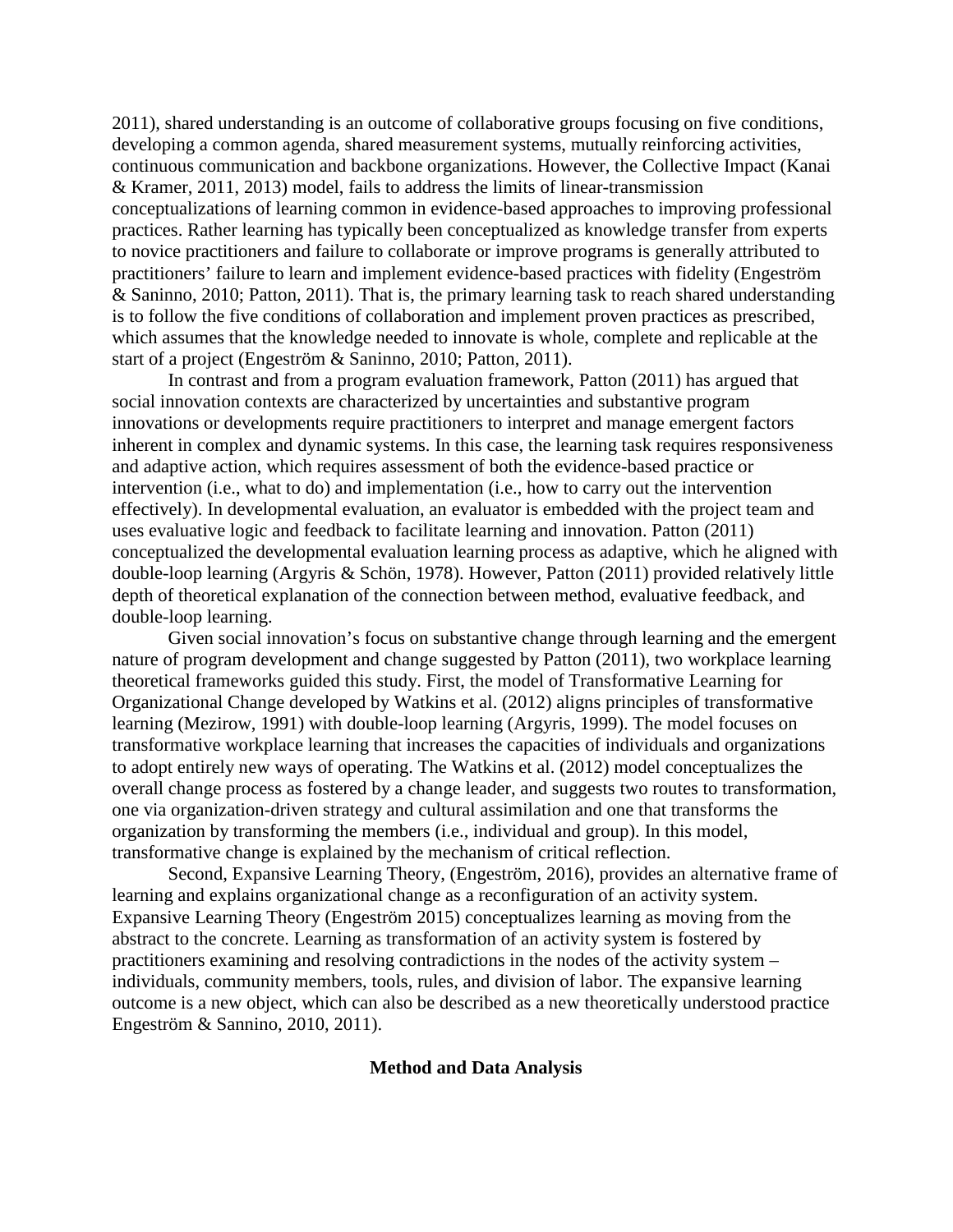A retrospective and longitudinal case study was conducted using data generated from a social innovation project and corresponding developmental evaluation study. Five agency partners took a Collective Impact (Kania & Kramer, 2011, 2013) approach to improving one underperforming public K-8 school in an urban district. The authors entered the project as developmental evaluators mid-year of the first year of implementation. This study focused explicitly on data relevant to the study of adult learning. The case study method was selected because it aligns with an explanatory research question, the contemporary and emergent nature of the phenomena, and the emic positionality of the researchers who served as the developmental evaluators (Yin, 1994).

Data were collected using participant interviews, evaluation event log, field notes, and program documents. Participant interviews were conducted at three points in time. Round 1  $(2014, n = 16)$  coincided with the start of the evaluation, which happened five months after the collaborative project was launched. Round 2 interviews (2015,  $n = 18$ ) occurred near the end of the second academic year and round 3 interviews (2016,  $n = 12$ ) also occurred near the end of the third academic. The second and third years of the project were directly supported by developmental evaluators embedded with the collaborative project team. The first round of interviews was conducted by the authors and the third round by the second author. The second round of interviews was conducted by a research assistant unfamiliar with the project and in this case, participants were assured anonymity. There was also substantive transition of staff members over the 3-year period, with only five practitioners participating consistently across all three years. All interviews were semi-structured and questions focused on the collaborative program model and its implementation, monthly project team meetings, and participant assessments of program processes, developments and individual, group, and organizational learning.

For the purposes of this study, the interview transcripts were read in a constant comparative manner to identify components of learning processes, learning statements and the nature and development of learning over time (Miles & Huberman, 1994). Initial coding focused on individual, group, and organizational learning. A second round of inductive coding categorized data focusing on factors explaining or constraining programmatic improvements and other factors indicative of learning processes and outcomes. A final round of theoretical analysis was conducted in an inductive and deductive manner using theoretical frameworks of transformative learning in the workplace (Watkins et al., 2012) and expansive learning (Engeström, 2015). Theoretical codes of norms, tools, division of labor, beliefs and reflection were incorporated during this phase. All coded text was then read multiple times for themes addressing the research question and interpretative analyses focused on analytic generalization (Yin, 2016) were used to develop a framework for the findings.

#### **Findings**

Initial assessment of the project indicated that as the partners implemented their respective program services during the first academic year they were aligned around professional development activities and school culture. However, there were also numerous issues including gaps between their original plan and actual levels of staffing, confusion regarding the collaborative program model and its implementation, questions of leadership, and overall concern that they were co-locating at the school rather than collaborating. These issues served as the project team targets for learning.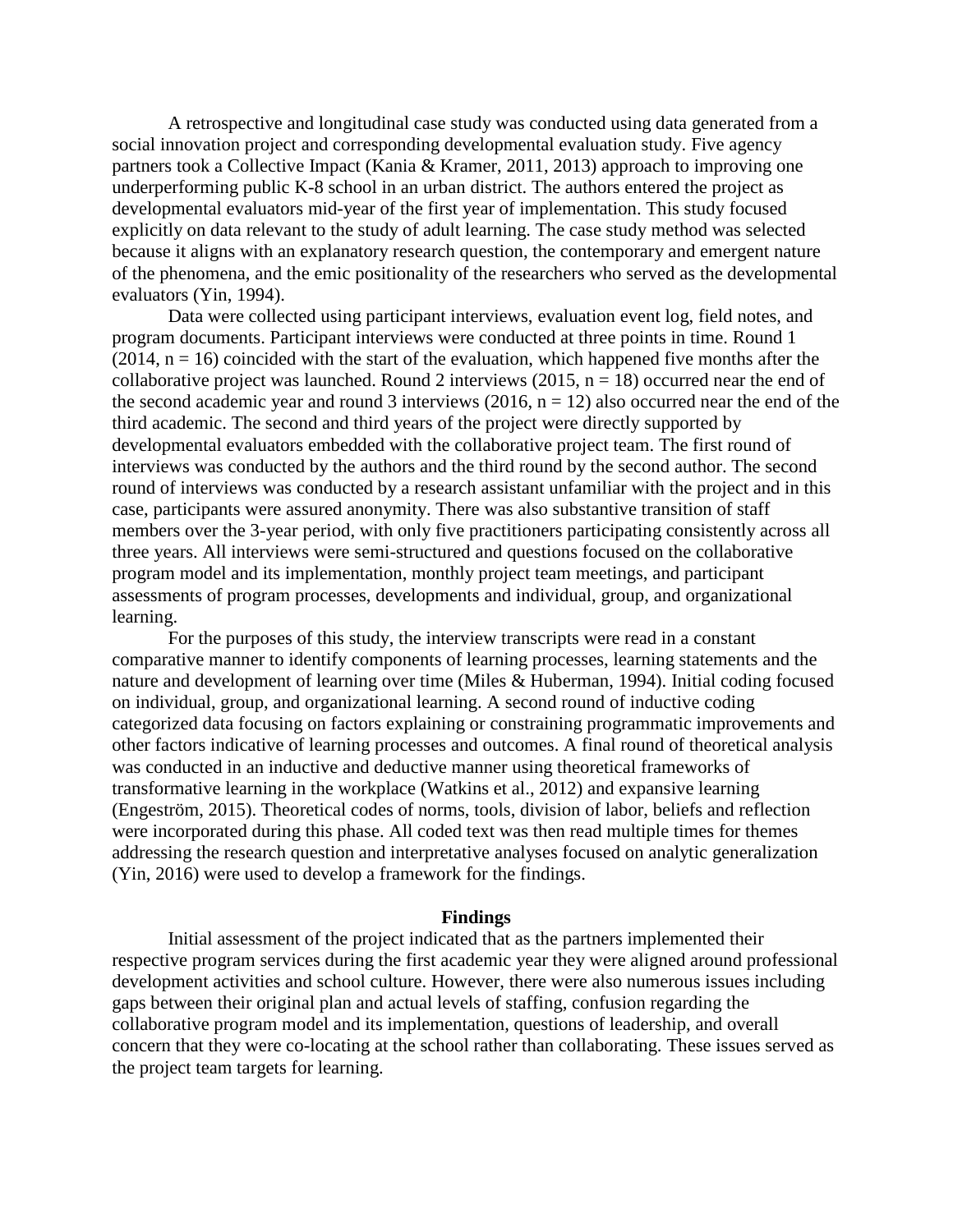# **Learning Processes at the Project Team Level**

As illustrated in the following quotes, the project team learning process involved resolving competitiveness between partners and managing risk in favor of trust and collaboration and this happened over time.

"*I think it is always around wanting to protect your organization and not wanting to put all our organizations' things on the table because it makes you vulnerable. It's the reason why data sharing is so difficult because how are we even going to know that people are doing the right thing. I think it is trust*." – Liza, year 2.

"*Project team meetings have forced each of the organizations, and the school as well, to think about how people truly collaborate. I think that has been for the better. Even the start of the year until now, I think we are in a much stronger place as a unit and being able to think through how each organization fits into the bigger picture in a way other organizations understand how that organization fits in*" – Noel, year 2.

"*Content has remained similar, but tone and tenor in terms of honesty has increased. If I'm thinking what worked, I think that groundwork around the relationship building that was laid on the front end, coupled with pushing on real clear and in some cases difficult conversations*…" – Grant, year 3.

The following terms and concepts were used by participants to describe their learning process: "norming talk, learning from joint program observations, problem-solving, reducing assumptions, working through it, changing practice tied to a specific goal, narrowing the focus, going more into detail, pinpointed discussions, creating clearer pathways, getting everyone on the same page, and finding the root of the unsaid thing." Thus, learning was a discovery process involving trust development, increasing precision in dialogue on the structure, functioning and implementation activities, and resolution of dilemmas and issues. The project team learning process was the driving force for individual and organizational learning.

# Individual Learning and Adaptive Leadership for Organizational Change

Individual learning was driven by insights and reflection on project team dialogue, which led to adaptive leadership responses related to partner's respective models and staffing. In the following quote, Leah illustrates this as she describes reflecting and using knowledge in her program leadership with other schools.

"*This project influences everything that I try to do with other schools and it also pushes me to think about how do I help other schools when we are the only community organization there. It pushes me to push principals to tell me what they really want. As a professional, I spend a ton of time now thinking about collaboration and what it really means to work together with organizations within a school."* – Leah, year 2.

Another form of adaptive leadership was that the partner organizations re-evaluated their services including how they placed staff at the school, the skills staff needed and how they coached and supported these staff members. After the second academic year, partners made changes for the third year to match personnel to the demands of the collaborative context. Olivia, a new member assigned to the school, describes using her observation and reflection of the project team to challenge established norms of her coaching practices.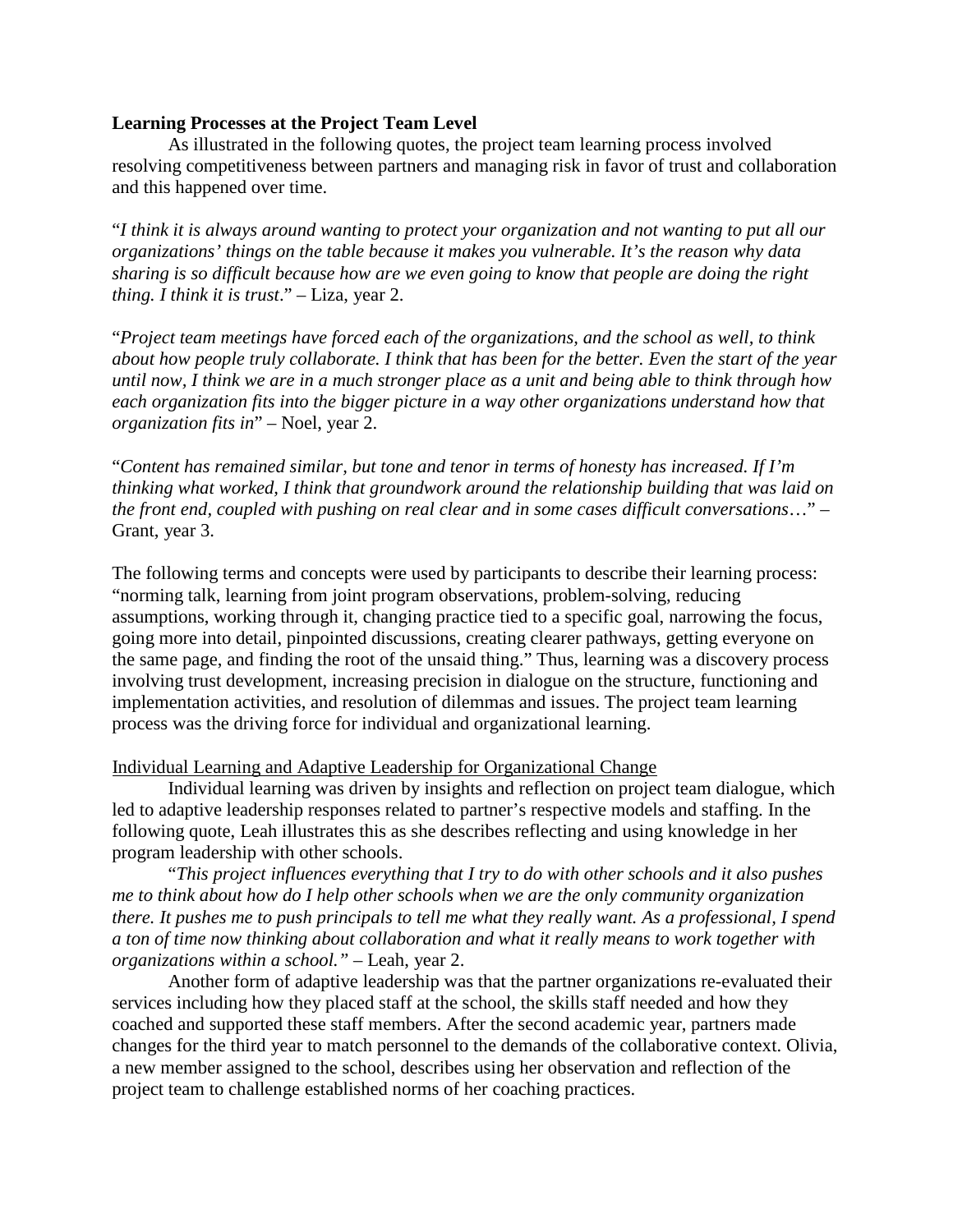"*In the August meeting, we were all sitting at the table, there was clearly a bit of a divide that told me I needed to coach in a different way. Really intentional, about partnering with the principal saying what didn't work, what can I do as a new coach? From those things, I was able to say, I need to step up my game in terms of frequency and turnaround of feedback and looping in the school's leadership more explicitly so that they can see exactly what I'm doing and that I am a partner.*" – Olivia, year 3.

There was some evidence that working through collaborative implementation involved premise reflection and transformation of meaning schemes or perspectives, but a sense of space and relationships were also integral as evidenced in the following quote.

"*Personally, [the project team] meetings have helped me reflect on how I need to communicate with individuals, what mindsets I carry and with how my team could be operating. These meetings have truly changed my entire worldview beyond this project. I have gotten a lot personally…Specifically around trusting everyone. In the past I gave more credit to our worst selves, to people coming with their own agendas. But it was very useful to be in a space where people were genuinely coming together for a greater good more important to everyone than their own agendas. I didn't come into this thinking that people were liars, but I came in not giving my full faith to strangers, but the relationships I have built have really changed that for me.*" – Kai, year 3.

#### Explaining Learning in a Social Innovation Collaborative Project

The group, individual and organization learning that resulted in program developments and innovations aligned with Expansive Learning Theory and the mechanism of contradiction (Engeström, 2015). Learning required resolving a contradiction between competition and collaboration. There were fundamental dilemmas in two nodes of the activity system, norms and division of labor. A third node, tools, produced resolution. That is, creating and using data charts served to focus issues, foster interactions and understanding that made the collaborative program model evident and clarified to some extent, division of labor. Similarly, norms, especially working through the lack of established norms, affected how the team impacted implementation improvements. Norms were tested by conflicts, largely resolved between partners without intervention, yet participants wanted even more and clearer norms especially accountability, even at the end of the third year.

It was also evident that project team meetings fostered some premise reflection, yet, participants were less forthcoming about personal transformation. The project team was the space for dialogue fostering reflection. As conceptualized by Watkins et al., (2012), there were changes emanating from the group to the individual level and through adaptive leadership changes were made to the program model and partners' respective organizations. Despite an initial program plan, there was little evidence of any deliberate learning process deriving from an organizational level characterized by assimilating agency level strategy (Watkins et al., 2012).

The learning processes were also characterized by relationship and values. For example, participants cited "doing what is best for kids," "historic educational inequities," and "it is better for our community if we are all working together and not constantly competing." Others identified being energized by "focusing on the greater good" and "being part of something bigger." Relationships and values played a role in explaining learners' openness to learning, investment of time, persistence, and motivation.

# **Discussion**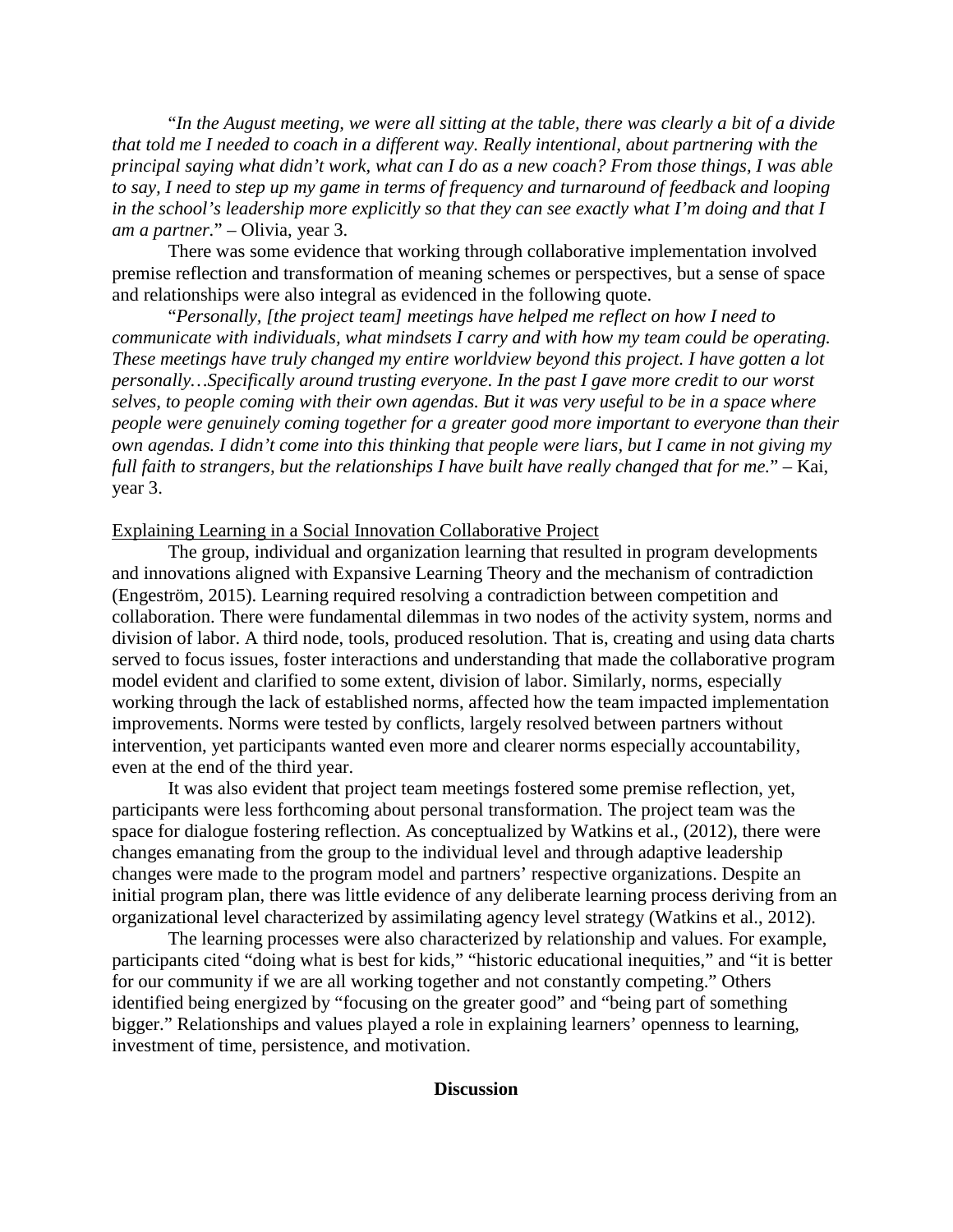The results indicate that learning in social innovation with developmental evaluation had an expansive character of moving from the diffuse to the concrete (Engeström, 2015). Data, as a tool, was a means for resolving dilemmas related to norms and division of labor, which served to resolve the contradiction between competitiveness and collaboration. The high level of risk and need for critical project team conversations to develop trust may have impeded transformativeoriented learning (Watkins et al., 2012), though a few individuals did report critical reflection and a type of transformative change. Two factors, not often discussed in private-sector organizational change were relationships between members and their broader social values. Both played a role in the learning process at the project team and individual level. Relationships helped with maintaining levels of investment in group learning. Values related to member commitments to educational equity for socioeconomically disadvantaged children. These values served as a broad superordinate goal suggesting a type of motive with broader meaning related to, but also distinct from, the immediate activity system as conceptualized in Expansive Learning Theory (Engeström, 2015, 2016).

#### *References*

- Argyris, C. (1999). *On organizational learning* (2<sup>nd</sup> ed.). New York, NY: Wiley-Blackwell. Argyris, C., & Schön, D. (1978). *Organizational learning: A theory of action perspective*.
- Reading, MA: Addison-Wesley.
- Cahill, G. (2010). Primer on social innovation: A compendium of definitions developed by organizations around the world. *The Philanthropist*, *23*, 259-272.
- Engeström, Y. (2015). *Learning by expanding: An activity-theoretical approach to developmental research* (2nd ed.). New York, NY: Cambridge University Press.
- Engeström, Y. (2016). *Studies in expansive learning: Learning what is not yet there*. New York, NY: Cambridge University Press.
- Engestrom, Y. & Sannino, A. (2010). Studies of expansive learning: Foundations, findings and future challenges. *Educational Research Review*, *5*, 1-24. DOI: 10.1016/j.edurev.2009.12.002.
- Engestrom, Y., & Sannino, A. (2011). Discursive manifestations of contradictions in organizational change efforts: A methodological framework. *Journal of Organizational Change*, *24*, 368-387.
- Kania, J. & Kramer, M. (2011). Collective impact. *Stanford Social Innovation Review*. Retrieved from [http://www.ssireview.org.articles/entry/collective\\_impact.](http://www.ssireview.org.articles/entry/collective_impact)
- Kania, J., & Kramer, M. (2013). Embracing emergence: How collective impact addresses complexity. *Stanford Social Innovation Review*. Retrieved from [https://ssir.org/articles/entry/embracing\\_emergence\\_how\\_collective\\_impact\\_addresses\\_c](https://ssir.org/articles/entry/embracing_emergence_how_collective_impact_addresses_complexity) [omplexity](https://ssir.org/articles/entry/embracing_emergence_how_collective_impact_addresses_complexity)
- Mezirow, J. (1991). *Transformative dimensions of adult learning*. San Francisco, CA: Jossey-Bass.
- Miles, M. B., & Huberman, A. M. (1994). *Qualitative data analysis: An expanded sourcebook*,  $(2<sup>nd</sup>$  ed.). Thousand Oaks, CA: Sage.
- O'Neil, J. & Marsick, V. (2007). *Understanding action learning*. New York, NY: AMACON.
- Patton, M. Q. (2011). *Developmental evaluation: Applying complexity concepts to enhance innovation and use*. New York: Guilford.
- Watkins, K. E., Marsick, V. J., & Faller, P. G. (2012). Transformative learning for the workplace: Leading learning for self and organizational change. In E. W. Taylor, P.